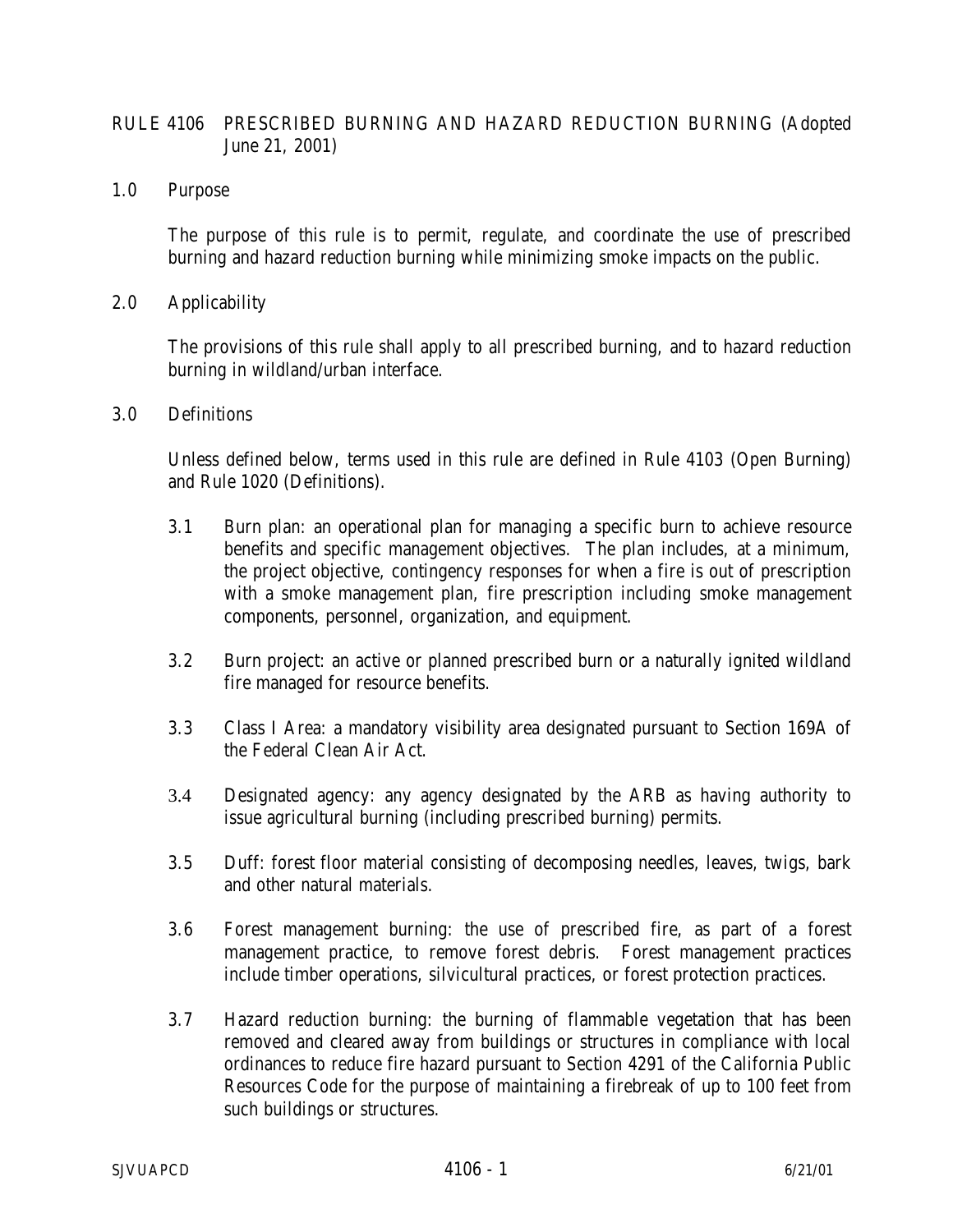- 3.8 Land Manager: any federal, state, local or private entity that administers, directs, oversees or controls the use of public or private land, including the application of fire to the land.
- 3.9 Naturally ignited fire: Fires ignited by natural causes, such as lightning, and not by any anthropogenic actions.
- 3.10 Permit: as used herein refers to District Hazard Reduction Permit. In addition to air pollution permits, burn permits may be required by a Fire Protection Agency having jurisdiction.
- 3.11 Planned resource management objectives: include forest management, wildlife habitat management, range improvement, fire hazard reduction, wilderness management, weed abatement, watershed rehabilitation, vegetation manipulation, disease and pest prevention, and ecosystem management.
- 3.12 Prescribed burning: the planned application of fire, including natural or accidental ignition, to vegetation on lands selected in advance of such application to meet specific planned resource managment objectives as set forth in section 3.11.
- 3.13 Range improvement burning: the use of prescribed burning to remove vegetation for a wildlife, game, or livestock habitat, or for the initial establishment of an agricultural practice on previously uncultivated land.
- 3.14 Silviculture: the establishment, development, care, and reproduction of stands of timber.
- 3.15 Smoke management plan: a document prepared for each prescribed burn by land managers or fire managers that provides the information and procedures required in section 5.2. of Rule 4106.
- 3.16 Timber operations: the cutting or removal of timber or other forest vegetation for the purpose of producing commercial forest products.
- 3.17 Wildfire: any non-structure fire, other than a prescribed burn, that is unwanted and unplanned and occurs in the wildland.
- 3.18 Wildland:
	- 3.18.1 An area where development is generally limited to roads, railroads, power lines, and widely scattered structures. Such land is not cultivated; (i.e., the soil is disturbed less frequently than once in 10 years), is not fallow, and is not in the USDA Conservation Reserve Program. The land may be neglected altogether or managed for such purposes as wood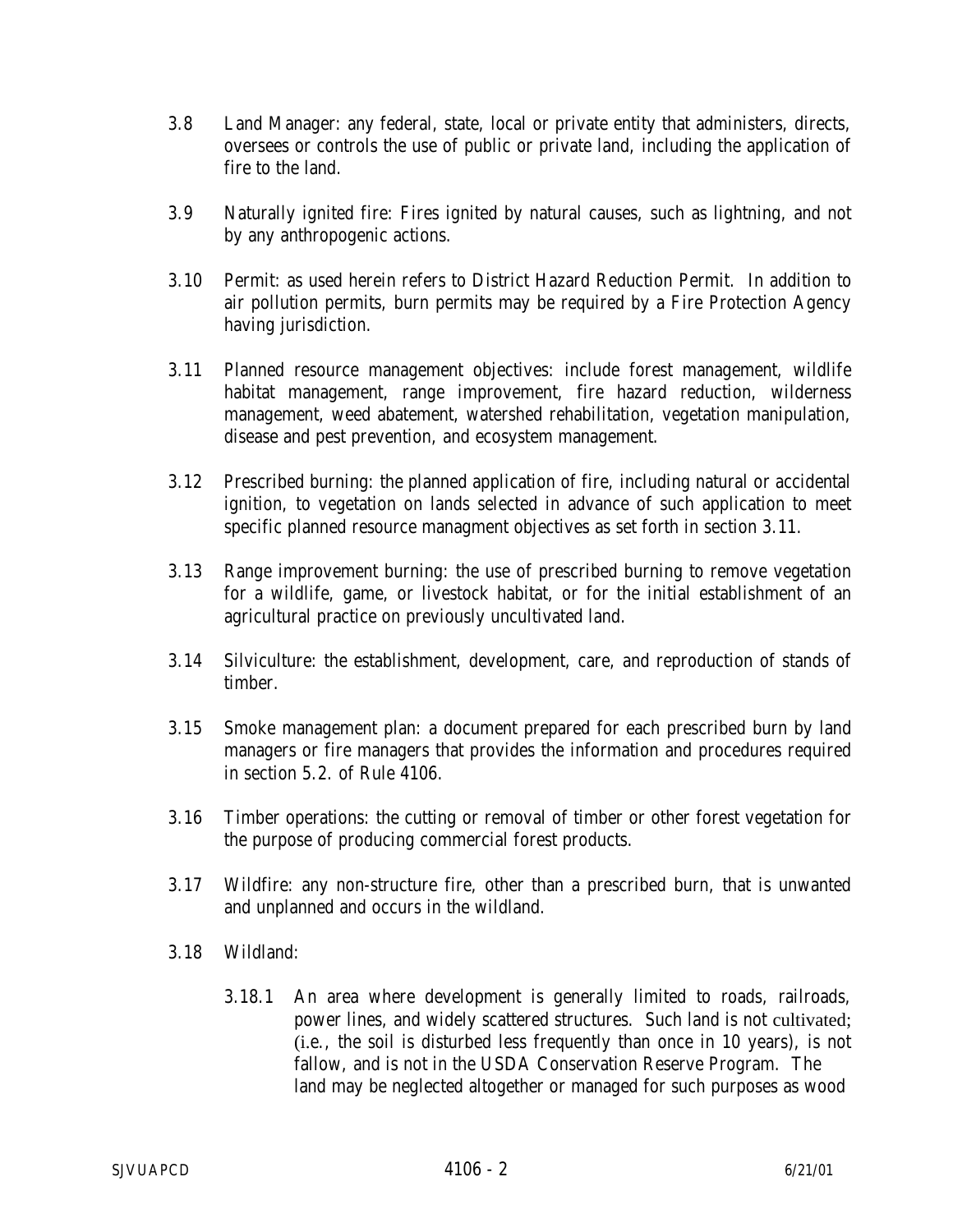or forage production, wildlife, recreation, wetlands, or protective plant cover.

- 3.18.2 For California Department of Forestry and Fire Protection, "Wildland" from PRC 4464(a) means any land that is classified as a state responsibility area pursuant to Article 3 (commencing with Section 4125) of Chapter 1 of this part and includes any such land having a plant cover consisting principally of grasses, forbs, or shrubs that are valuable for forage. "Wildland" also means any lands that are contiguous to lands classified as a state responsibility area if wildland fuel accumulation is such that a wildland fire occurring on these lands would pose a threat to the adjacent state responsibility area.
- 3.19 Wildland/urban interface: the line, area or zone where structures and other human development meet or intermingle with the wildland.

## 4.0 Requirements

- 4.1 Except as otherwise provided in this rule and/or Rule 4103, no person shall set, permit, or use an open outdoor fire for the purpose of disposal or burning of lawn clippings or other garden wastes, ornamental shrubbery, household wastes, petroleum wastes; demolition or construction debris; residential rubbish; garbage or vegetation; tires; tar; trees; woodwaste; or other combustible or flammable solid, liquid or gaseous waste; or for metal salvage or burning of motor vehicle bodies.
- 4.2 The District shall allocate burning based on the predicted meteorological conditions and whether the total tonnage to be emitted would allow the volume of smoke and other contaminants to impact smoke sensitive areas, or create or contribute to an exceedance of an ambient air quality standard.
- 4.3 No burning shall be permitted which will create a nuisance as defined in section 41700 of the California Health and Safety Code.
- 4.4 All burning authorized pursuant to this rule shall be subject to any requirements, restrictions or prohibitions of the fire protection agency having jurisdiction over the burn site.
- 4.5 The vegetation shall be in a condition that will facilitate combustion and minimize the amount of smoke emitted during combustion.
- 4.6 Vegetation to be burned shall be ignited only with an APCO approved ignition device.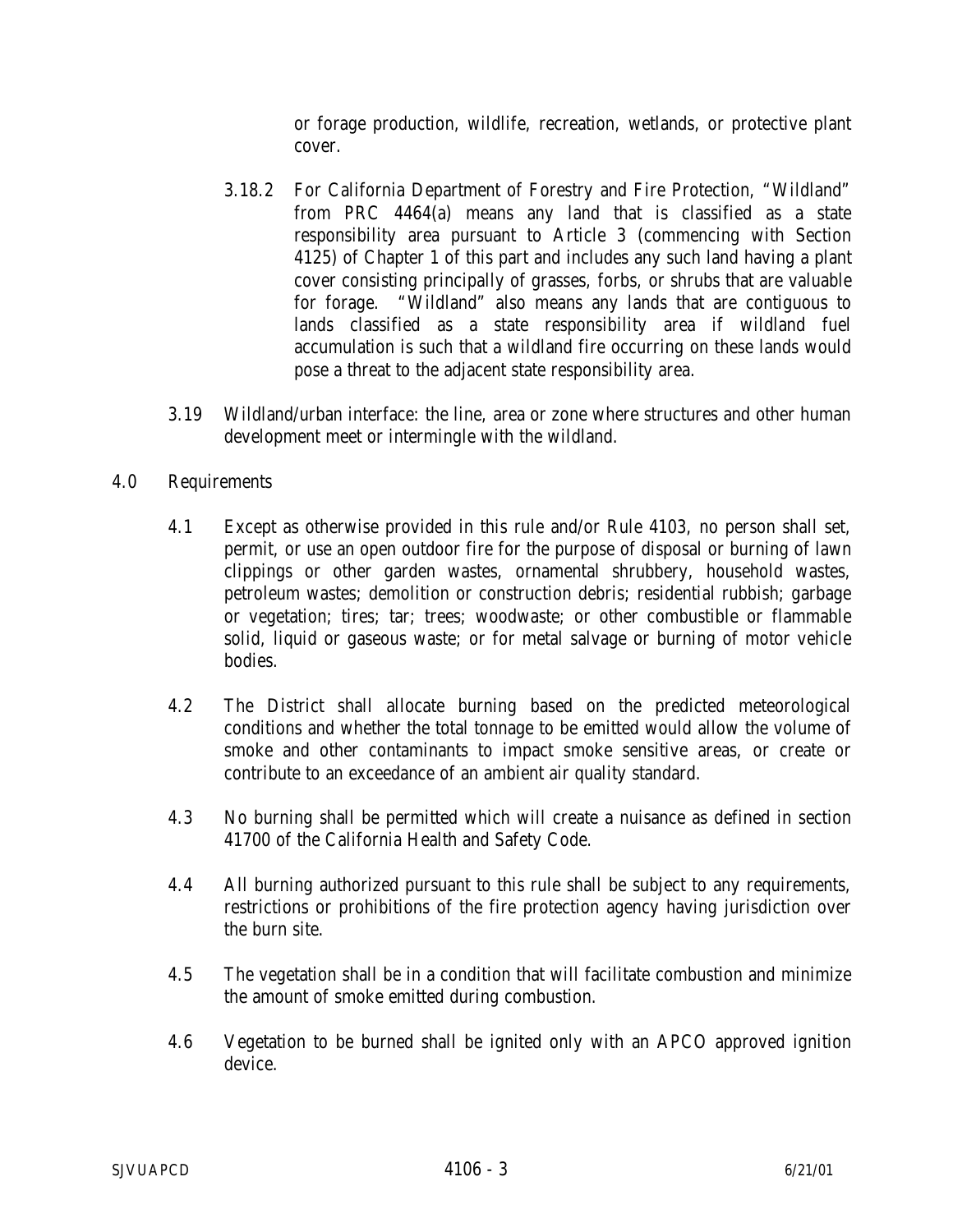- 4.7 Vegetation shall not be burned unless it is free of excessive dirt, soil, and moisture.
- 4.8 Vegetation shall not be burned unless it is arranged or loosely stacked in such a manner as to promote drying and insure combustion with a minimum of smoke production.
- 4.9 Prescribed Burning

In addition to the requirements set forth in sections 4.1-4.8**,** the following requirements apply to prescribed burning:

- 4.9.1 A person who sets, permits, or otherwise conducts a prescribed fire is responsible for conducting a prescribed burn shall, prior to the burn, have taken and completed a prescribed burning smoke management training class approved by the APCO. Persons responsible for projects less than 10 acres in size or projected to produce less than 1 ton of particulate matter shall be exempt from this requirement.
- 4.9.2 For a multi-day burn which may impact smoke sensitive areas, a land manager or his or her designee shall coordinate daily with the District or the ARB to affirm that the burn project remains within the conditions specified in the smoke management plan, or whether contingency plans must be implemented.
- 4.9.3 Wastes shall be windrowed or piled where possible, unless good silvicultural practice dictates otherwise.
- 4.9.4 The burn shall be ignited as rapidly as practicable within applicable fire control restrictions.
- 4.9.5 Prescribed smoke and fire conditions contained in the smoke management plan shall be met before any ignition of the burn. Ignition of a prescribed burn shall not occur on a no-burn day.
- 4.9.6 Unless good management practices dictate otherwise, no brush or unwanted trees shall be burned unless they have been felled, crushed, or uprooted with mechanical equipment, have been desiccated with herbicides, or are dead for a minimum of six (6) weeks prior to the burn.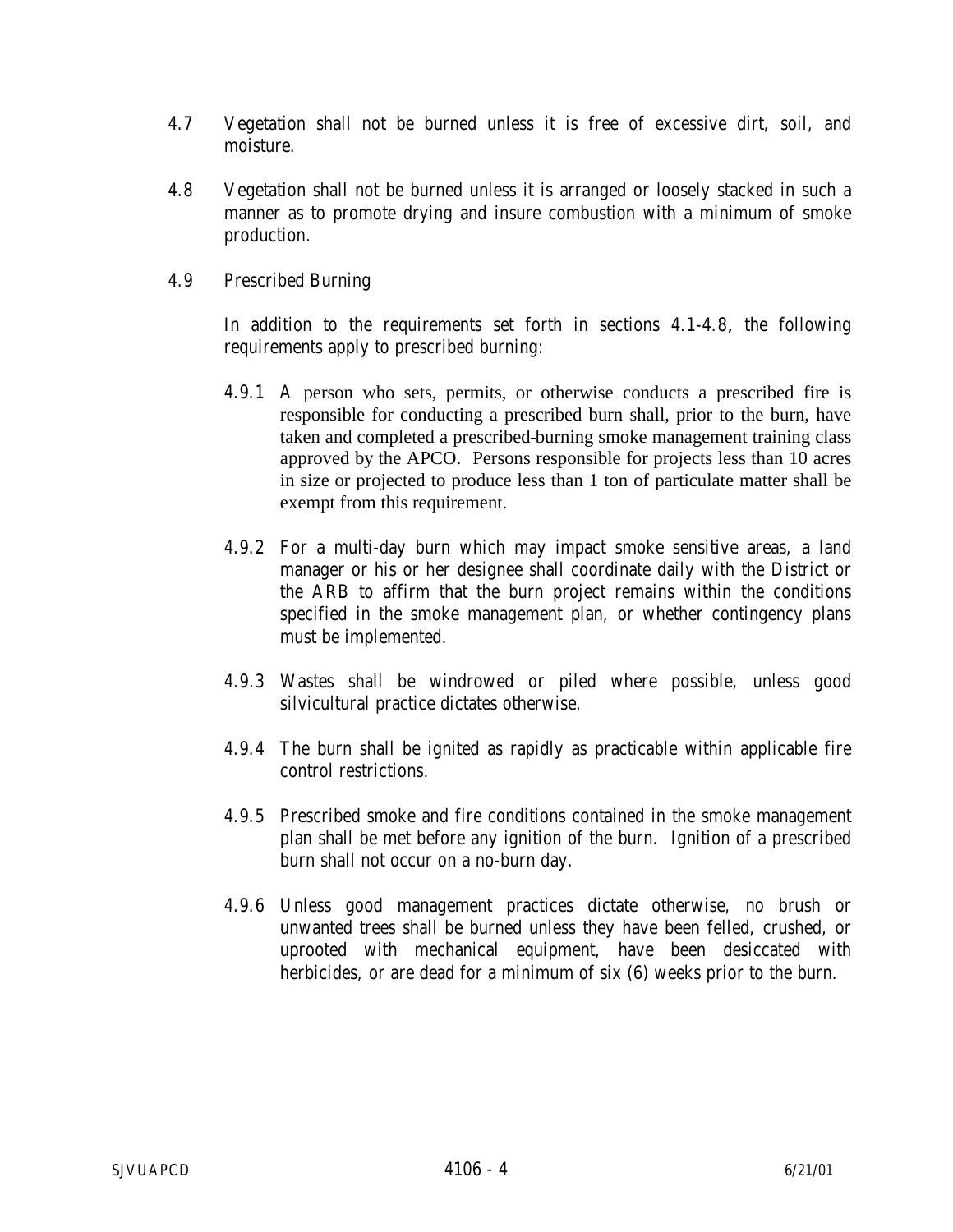## 5.0 Administrative Requirements

## 5.1 Permits for Hazard Reduction Burning

In addition to the requirements set forth in sections 4.1-4.8, the following requirements apply to hazard reduction burning:

- 5.1.1 No person shall knowingly set or permit hazard reduction burning unless s/he has a valid Permit by the APCO or his designee.
- 5.1.2 Each applicant for a Permit shall provide information requested by the APCO.
- 5.1.3 No vegetation shall be burned unless it is described on a valid Permit.
- 5.1.4 A Permit shall be valid only on those days during which burning is not prohibited by the ARB, by the District or by the designated agency having jurisdiction over the site of the proposed burning pursuant to section 41855 of the California Health and Safety Code and the District has authorized the burning as being within the day's burn system allocation for the region in which the burn site is located.
- 5.2 Smoke Management Plans for Prescribed Burning
	- 5.2.1 Persons responsible for projects less than 10 acres in size or projected to produce less than 1 ton of particulate matter must submit smoke management plans to the District for review and approval. At a minimum, a smoke management plan must contain the following information and/or any additional information that may be required by the District:
		- 5.2.1.1 a legal description of the burn, including maps.
		- 5.2.1.2 a description of the type of fuels and the amount of fuels in tons or acres.
		- 5.2.1.3 the identity and mailing address of the responsible personnel, including telephone numbers for 24-hour contact.
	- 5.2.2 Persons responsible for projects greater than 10 acres in size or projected to produce more than 1 ton of particulate matter must submit smoke management plans to the District for review and approval. At a minimum, a smoke management plan must contain the information required in section 5.2.1 and the following and/or any additional information that may be required by the District: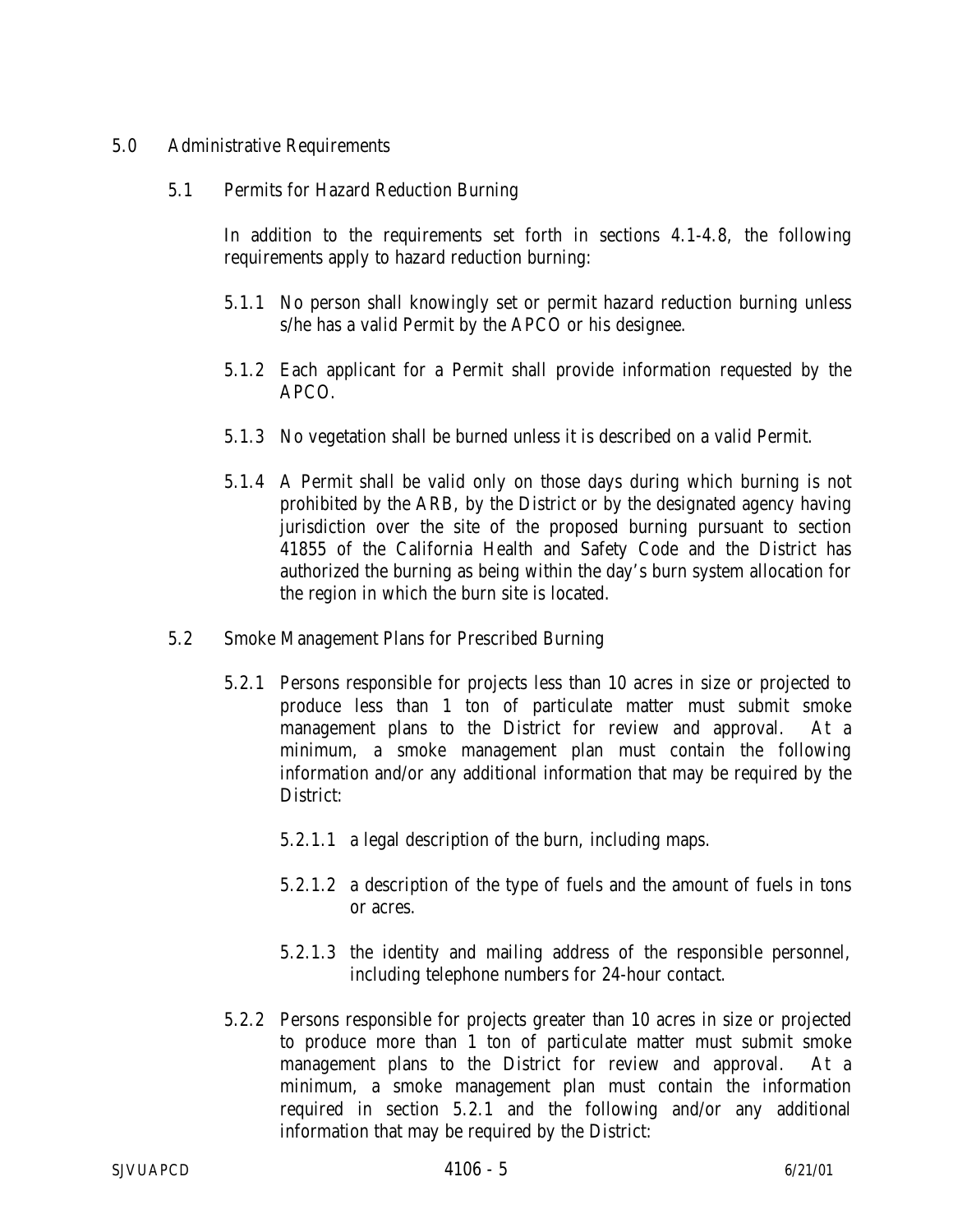- 5.2.2.1 the distance and compass headings of smoke sensitive areas within five (5) miles including but not limited to schools, day care centers, hospitals, medical clinics, populated areas, highways.
- 5.2.2.2 a description of the wind speed and direction necessary for burning.
- 5.2.2.3 a description of the anticipated duration of project's smoke production from ignition to burn down.
- 5.2.3 Persons responsible for projects greater than 100 acres in size, or that are projected to produce more than 10 tons of particulate matter, or that will continue overnight, or that will be conducted near smoke sensitive areas, must submit smoke management plans to the District for review and approval. At a minimum, the smoke management plan must contain the information required in sections 5.2.1 and 5.2.2 and the following and/or any additional information that may be required by the District:
	- 5.2.3.1 a description of the meteorological conditions the land manager or his/her designee will use for making burn ignition decisions to limit smoke impacts to smoke sensitive areas.
	- 5.2.3.2 a description of the smoke management criteria the land manager or his/her designee will use for making burn ignition decisions.
	- 5.2.3.3 a description of the per acre fuel loading, including the fuel type, existing fuel loading in tons per acre, and anticipated fuel consumption. Describe the fuel expected to be consumed such as duff, fines, 1-, 10-, 100-, and/or 1000-hour fuels, live fuels, etc.
	- 5.2.3.4 identification of potential impacts to smoke sensitive areas as determined by mapping the daytime and nighttime smoke paths, including upslope and downslope and/or diurnal drainage flow, for a distance of twenty-five miles from the burn site.
	- 5.2.3.5 identification of the population located in the potential smoke sensitive areas.
	- 5.2.3.6 a description of the Best Available Control Measures which were considered and the values or criteria that were used to determine the feasibilty of these alternatives.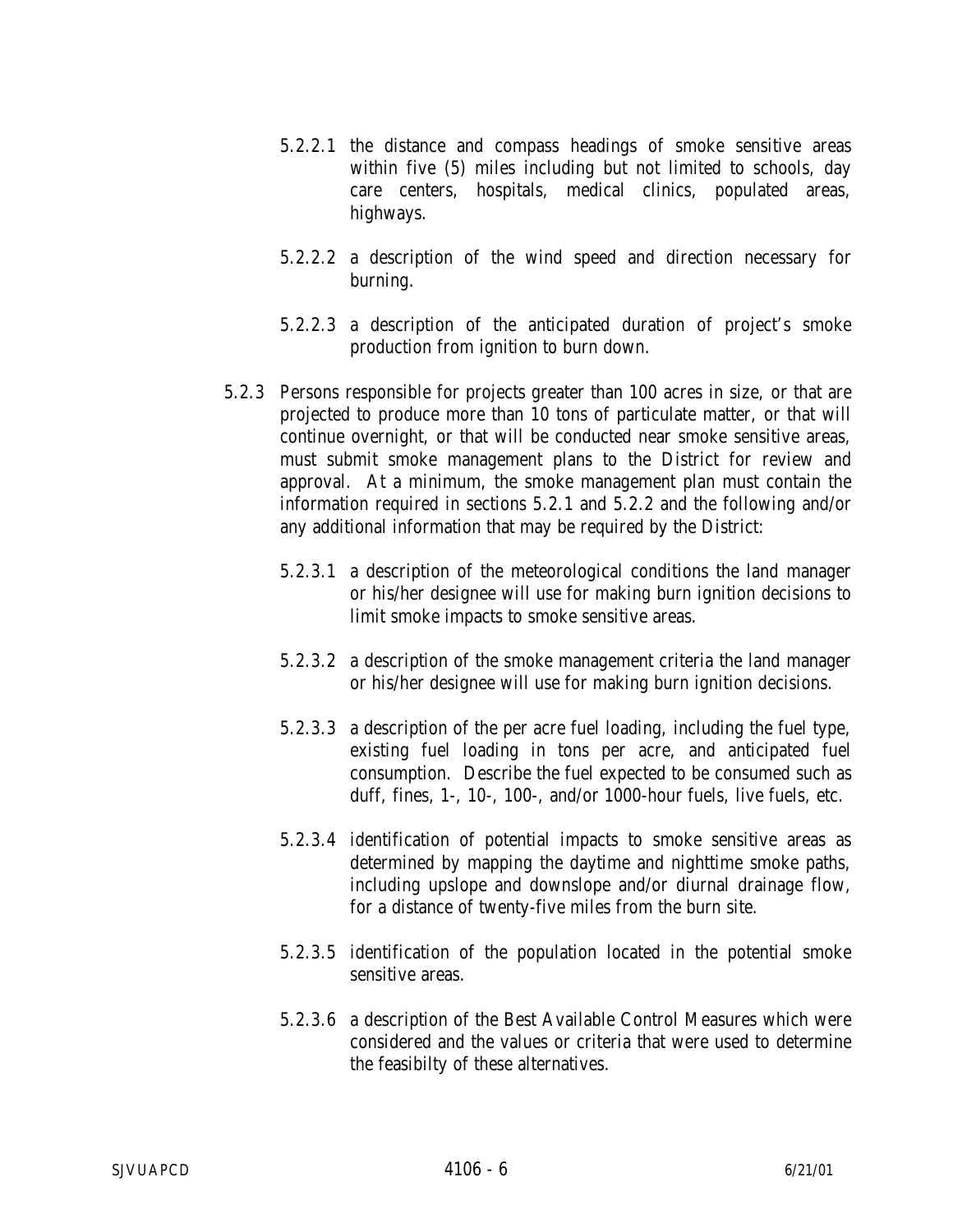- 5.2.3.7 a description of how the public will be informed of the possible effects of smoke and the duration of the effects. Include copies of public information planned for release.
- 5.2.3.8 a description of the type and frequency of the surveillance and/or monitoring that will be conducted to determine any smoke impacts to smoke sensitive areas.
- 5.2.3.9 a description of the specific smoke contingency actions that will be taken in the event smoke impacts occur in smoke sensitive areas or meteorological conditions deviate from those specified in the smoke management plan.
- 5.2.3.10 a description of what post-burn Best Available Control Measures will be implemented to limit the duration of smoke impacts to smoke sensitive areas.
- 5.2.3.11 an evaluation of alternatives to burning to be considered. Projects that have met applicable National Environmental Policy Act (NEPA) and/or California Environmental Quality Act (CEQA) requirements will be considered to have complied with this provision. The smoke management plan shall reference the NEPA or CEQA document by title and if such document is not available in the District, shall provide a copy of the relevant section(s).
- 5.2.4 Smoke management plans for burn projects greater than 250 acres in size or projected to produce more than 25 tons of particulate matter, or as determined by the District, shall include the following information in addition to the information required in sections 5.2.1, 5.2.2 and 5.2.3:
	- 5.2.4.1 monitoring shall be required. Monitoring may be visual monitoring, ambient particulate monitoring or other monitoring approved by the District. The type of monitoring required for a specific burn project shall be determined in consultation with the District and a description of the monitoring shall be included in the smoke management plan for that project.
	- 5.2.4.2 the requirements of Section 5.2.3.4 shall be met, provided that potential impacts to smoke sensitive areas for a distance of more than twenty-five miles from the burn site shall be identified if the potential for smoke impacts appears to exist.
	- 5.2.4.3 a description of the surveillance and air monitoring methods.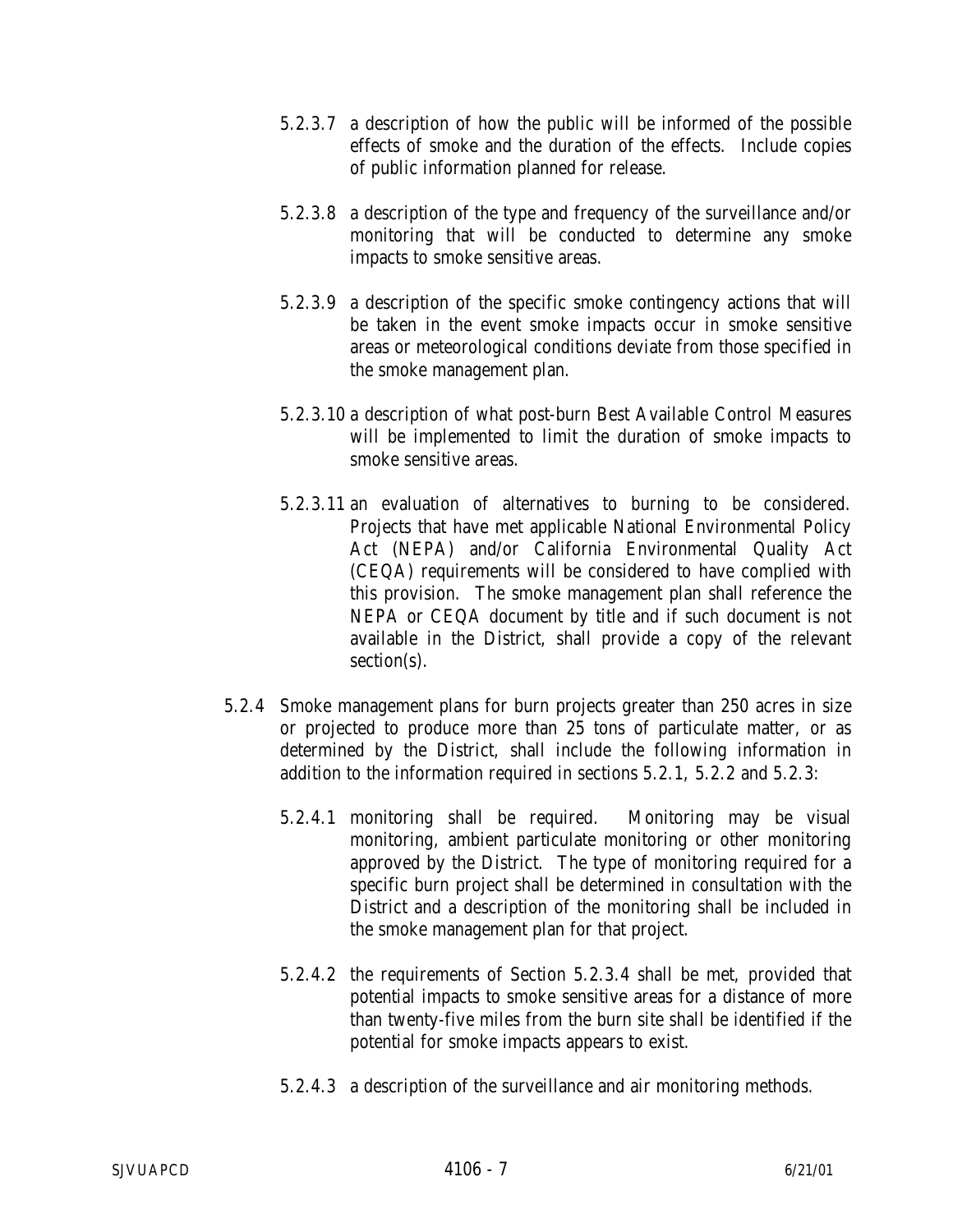- 5.2.4.4 a description of the smoke complaint handling procedures.
- 5.2.4.5 a description of the decision making process that will be used in implementing smoke mitigations procedures.
- 5.2.4.6 a description of the responsive impact mitigations up to and including a declaration of a wildfire and aggressive fire suppression.
- 5.2.4.7 a post-burn smoke management evaluation.
- 5.2.5 If smoke may impact smoke sensitive areas, smoke management plans must include appropriate monitoring, as determined in consultation with the District, for the following burn projects:
	- 5.2.5.1 projects greater than 250 acres;
	- 5.2.5.2 projects that will continue burning or producing smoke overnight;
	- 5.2.5.3 projects near smoke senstive areas; or
	- 5.2.5.4 as otherwise required by the District.
- 5.3 Naturally ignited fires
	- 5.3.1 When a natural ignition occurs on a no-burn day, the initial "go/no-go" decision to manage the fire for resource benefit will be a "no-go" unless:
		- 5.3.1.1 after consultation with the District, the District decides, for smoke management purposes, that the burn can be managed for resource benefit; or
		- 5.3.1.2 for periods of less than 24 hours, a reasonable effort has been made to contact the District, or if the District is not available, the ARB;
		- 5.3.1.3 after 24 hours, the District has been contacted, or if the District is not available, the ARB has been contacted and concurs that the burn can be managed for resource benefits.
	- 5.3.2 A "no-go" decision does not necessarily mean that the fire must be extinguished, but that the fire cannot be considered as a prescribed burn.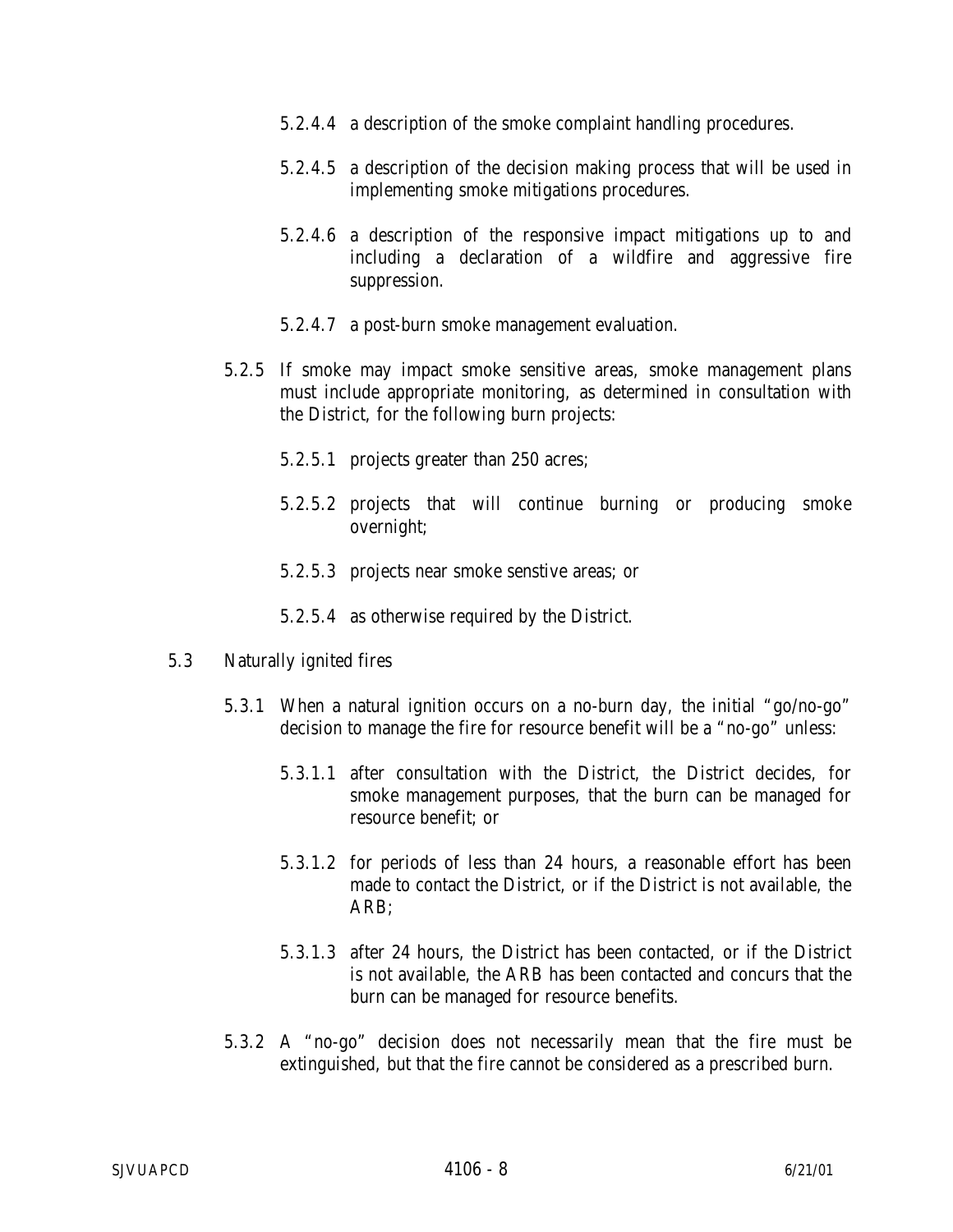- 5.3.3 Smoke management plans shall be submitted to the District within 72 hours of the start of any naturally ignited wildland fires managed for resource benefits.
- 5.4 Department of Fish and Game Certification

If prescribed burning is to be done primarily for improvement of land for wildlife and game habitat, no Permit shall be issued unless the applicant has filed with the District a statement from the Department of Fish and Game certifying that the burn is desirable and proper. The Department of Fish and Game may specify the amount of brush treatment required along with any other conditions it deems appropriate.

5.5 Section 41852 of the California Health and Safety Code Permit

An APCO approved smoke management plan shall serve as a Permit for the purposes of section 41852 of the California Health and Safety Code and section 5.4 of this rule.

- 5.6 Registration of Prescribed Burning Projects
	- 5.6.1 A burn applicant or agency shall register all planned prescribed burn projects greater than 10 acres or projected to emit more than 1 ton of particulate matter with the APCO annually or seasonally, including areas being considered for potential naturally ignited wildland fires managed for resource benefits, with updates as they occur.
	- 5.6.1 The registration for prescribed burns shall include a description of the project burn location, number of acres to be burned, the amount and type of fuels expected to be consumed by each burn project and who will conduct the burn.
	- 5.6.2 The registration for naturally ignited fires shall include the following:
		- 5.6.2.1 the criteria that will be used to determine when a naturally ignited wildland fire will be allowed to be a prescribed burn shall be identified.
		- 5.6.2.2 potential control lines for the burn project, such as rivers and creeks, rock outcroppings, non-vegetated areas, and roads.
- 5.7 Smoke Management Plan Review and Approval
	- 5.7.1 An applicant agency or individual shall submit burn plans which include a smoke management plan to the District for review and approval at least